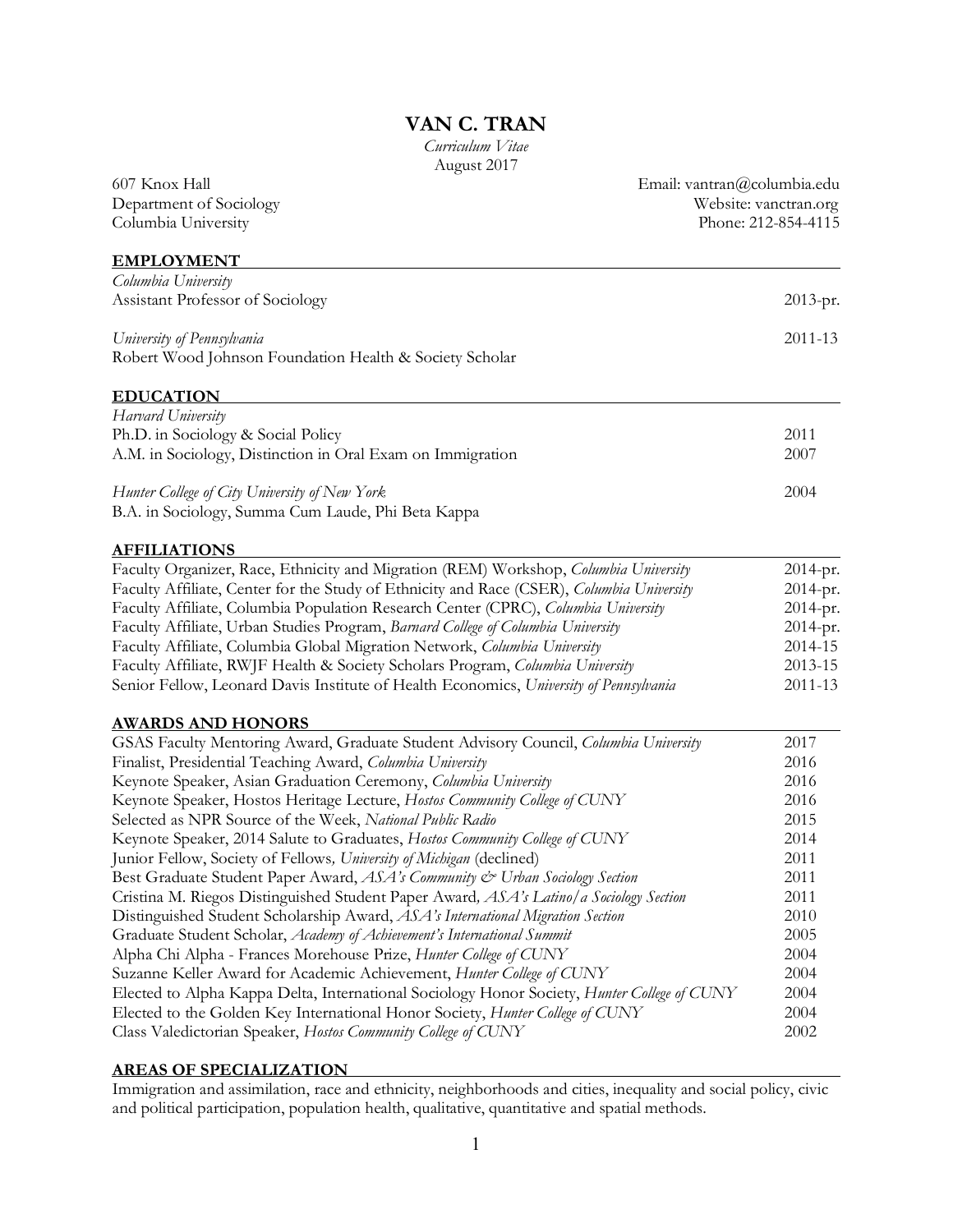### **PUBLICATIONS**

#### **Articles and chapters:**

 $\overline{a}$ 

- Tran, Van C. and Katharine M. Donato. 2018. "The Social Provision of Healthcare to Migrants in the U.S. and in China." *China Population and Development Studies*, forthcoming.
- Tran, Van C., Jennifer Lee, Oshin Khachikian, and Jess Lee. 2018. "Hyper-Selectivity, Racial Mobility, and the Remaking of Race." In *The Russell Sage Foundation Journal of the Social Sciences,* Special Issue on Immigration and Identities: Race and Ethnicity in a Changing United States. Edited by Kay Deaux, Katharine Donato and Nancy Foner, in press.
- Tran, Van C. 2018. "Social Mobility across Immigrant Generations: Recent Evidence and Future Data Requirements." In *The Annals of the American Academy of Political and Social Science*, Special Issue on What Census Data Miss: Major Societal Trends Impacting Diversity. Edited by Richard Alba and Kenneth Prewitt, in press.
- Tran, Van C. 2017. "Coming of Age in Multi-Ethnic America: Young Adults' Experiences with Diversity." In  *Ethnic and Racial Studies,* Special Issue on *Super-Diversity in Everyday Life.* Edited by Jan Willem Duyvendak, Philip Kasinitz and Nancy Foner. DOI: 10.1080/01419870.2017.1406125
- Tran, Van C. 2017. "Hyper-Selectivity and Asian Racial Mobility." *Journal of Politics and Society,* Fall: 2-7.
- Tran, Van C. 2017. "Beyond the Ballot Box: Age-At-Arrival, Civic Institutions, and Political Participation among Latinos." *Journal of Ethnic and Migration Studies* 43(5): 766-790.
- Tran, Van C. and Nicol M. Valdez. 2017. "Second-Generation Decline or Advantage? Latino Assimilation in the Aftermath of the Great Recession." *International Migration Review 51(1):* 155-190.
- Tran, Van C. and Mengying Li. 2017. "New York City's Ethnic Neighborhoods." In *America's Changing Neighborhoods: An Exploration of Diversity through Places*, Reed Ueda, Ed. Santa Barbara, CA: ABC-CLIO.
- Tran, Van C. 2016. "Ethnic Culture and Social Mobility among the Asian Second Generation." *Ethnic and Racial Studies* 39(13): 2398-2403.
- Tran, Van C. 2016. "Social Mobility among Second-Generation Latinos." *Contexts* 15(2):28-33.
- Tran, Van C. 2015. "Revisiting the Americano Dream." *Pathways,* Spring: 18-23.
- Tran, Van C. 2015. "More than Just Black: Cultural Perils & Opportunities in Inner-City Neighborhoods."  Pp. 252-280 in *The Cultural Matrix: Understanding Black Youth*, Orlando Patterson, Eds. Cambridge, MA: Harvard University Press.
- Lee, David C., Brendan G. Carr, Tony E. Smith, Van C. Tran, Daniel Polsky and Charles C. Branas. 2015. "The Impact of Hospital Closures, Hospital and Population Characteristics on Increasing Emergency Department Volume: A Geographic Analysis." *Population Health Management* 18(6):459-466.
- Hopkins, Daniel J., Van C. Tran and Abigail F. Williamson. 2014. "See No Spanish: Language, Local Context, and Attitudes toward Immigration." *Politics, Groups, and Identities* 2(1): 35-51.
- Tran, Van C., Corina Graif, Alison D. Jones, Mario L. Small, and Christopher Winship. 2013. "Participation in Context: Neighborhood Diversity and Organizational Involvement in Boston." *City & Community*  12(3): 187-210.
- Waters, Mary C., Anthony Health, Van C. Tran and Vikki Boliver. 2013. "Second-Generation Attainment and Inequality: Primary and Secondary Effects on Educational Outcomes in Britain and the U.S." Pp.  120-159 in *The Children of Immigrants at School: A Comparative Look at Integration in the United States and Western Europe*, Richard Alba and Jennifer Holdaway, Eds. New York: New York University Press.
- Tran, Van C. 2012. "Immigrant Assimilation." In *Oxford Bibliographies Online in Sociology*. Jeff Manza, Ed. New York: Oxford University Press.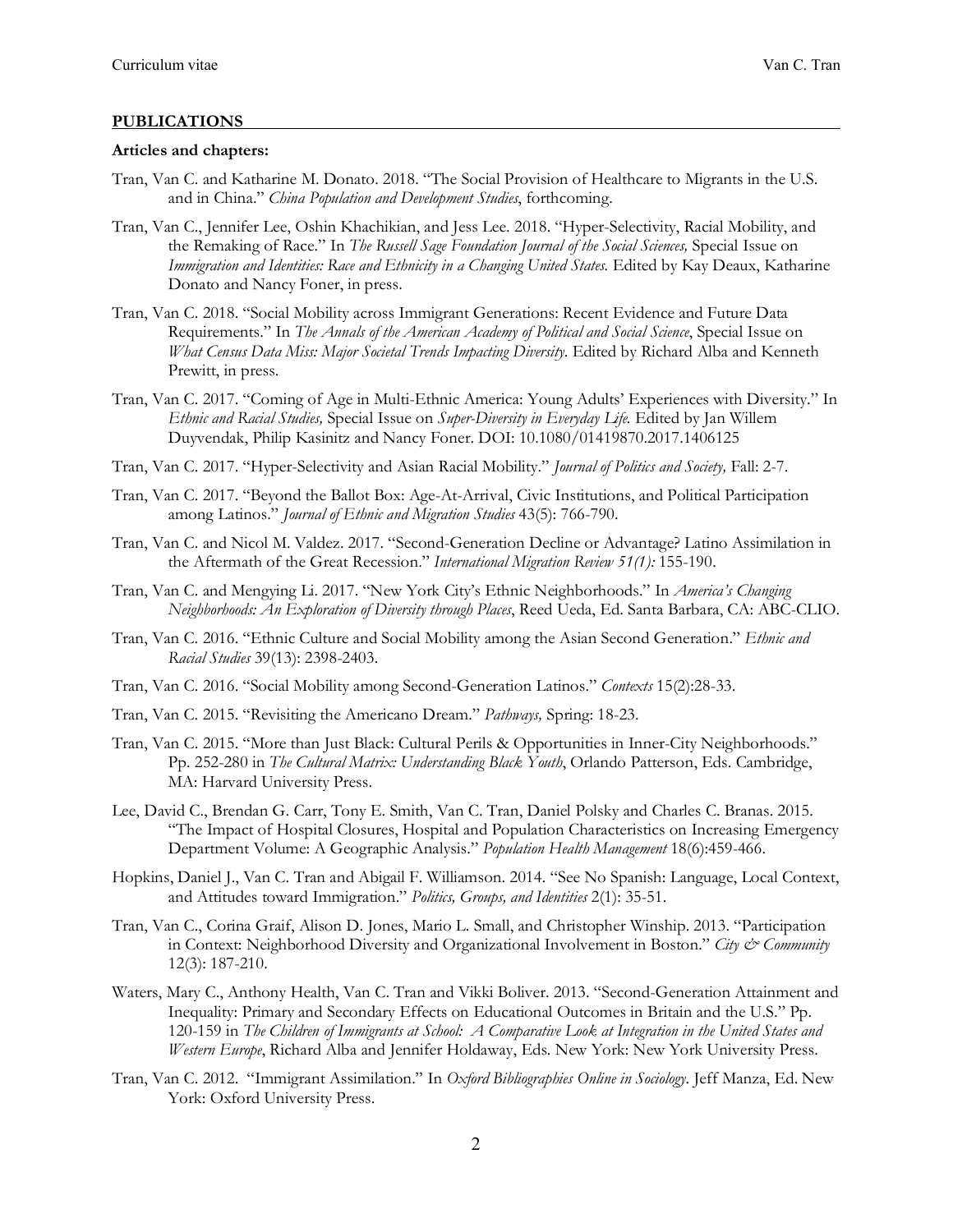- Tran, Van C., Susan K. Brown and Jens Schneider. 2012. "Neighborhoods and Perceptions of Disorder". Pp. 81-91 in *The Changing Face of World Cities*, Maurice Crul and John Mollenkopf, Eds. New York: Russell Sage Foundation.
- Tran, Van C. 2010. "English Gain vs. Spanish Loss? Language Assimilation among Second-Generation Latinos in Young Adulthood." *Social Forces* 89(1):257-284.
- Waters, Mary C., Van C. Tran, Philip Kasinitz and John H. Mollenkopf. 2010. "Segmented Assimilation Revisited: Types of Acculturation and Socioeconomic Outcomes in Young Adulthood." *Ethnic and Racial Studies* 33(7): 1168-1193.
- Tran, Van C. 2008. "Understanding Latino Diversity: Pan-Ethnic Identity Formation among Latinos." Pp. 47-77 in *Ethnicity and Social Divisions: Contemporary Research in Sociology*, Karin Halldén, Elias le Grand and Zenia Hellgreen, Eds. England: Cambridge Scholars Publishing.

### **Book reviews:**

- Tran, Van C. 2016. Review of *Negotiating Cohesion, Inequality and Change: Uncomfortable Positions in Local Government* by Hannah Jones (University of Chicago Press 2013) in *American Journal of Sociology* 121(5): 1628–1630.
- Tran, Van C. 2016. Review of *Making a Global Immigrant Neighborhood: Brooklyn's Sunset Park* by Tarry Hum (Temple University Press 2014) in *Journal of American Ethnic History* 36(1): 120-122.
- Tran, Van C. 2015. Review of *Caring Across Generations: The Linked Lives of Korean American Families* by Grace J. Yoo and Barbara W. Kim (New York University Press, 2013) in *Social Forces* 94(4): e120.
- Tran, Van C. 2015. Review of *Reproducing Racism: How Everyday Choices Lock in White Advantage* by Daria Roithwayr (New York University Press, 2014) in *Political Science Quarterly* 130 (1): 167-168.
- Tran, Van C. 2014. Review of *Immigration, Poverty, and Socioeconomic Inequality* by David Card and Steven Raphael (Russell Sage Foundation, 2013) in *Journal of Children & Poverty* 20(1):69-70.
- Tran, Van C. 2012. Review of *Replenished Ethnicity: Mexican-Americans, Immigration and Identity* by Tomas R. Jimenez (University of California Press, 2010) in *Sociological Forum* 27(1): 258-261.
- Tran, Van C. 2009. Review of *Inheriting the City: The Children of Immigrants Come of Age* by Philip Kasinitz, John Mollenkopf, Mary Waters and Jennifer Holdaway (Russell Sage Foundation and Harvard University Press, 2008) in *ReVista, the Harvard Review of Latin America. Winter Issue*, pp. 68-70.
- Tran, Van C. 2008. Review of *God Needs No Passport: Immigrants and the Changing Religious Landscape* by Peggy Levitt (The New Press, 2007) *ReVista, the Harvard Review of Latin America*. Spring Issue, pp. 73-74.

#### **Other publications:**

- Adler, Lindsay Chase-Lansdale, Sandy Hofferth, and Van C. Tran. 2013. "The Contribution of a National Network of Social Observatories to Improving Population Health." SOCN White Papers Series, the Social Observatory Coordinating Network.
- Tran, Van C. 2009. "On the Promise and Challenges of Diversity." Paul and Daisy Soros Fellowships for New Americans Annual Newsletter, *The New American*, Spring Issue, Volume 14, p.5.

### **Book manuscripts in progress:**

- Tran, Van C. 2018. *Lives in Motion: Neighborhoods and Social Mobility among Children of Immigrants*. In progress.
- Tran, Van C. 2018. *Amsterdam Avenue: Neighborhood Gentrification in a Global City*. In progress.

### **Journal articles under review**

 Tran, Van C. 2018. "Second-Generation Contextual Mobility: Neighborhood Attainment from Birth to Yung Adulthood." Under review.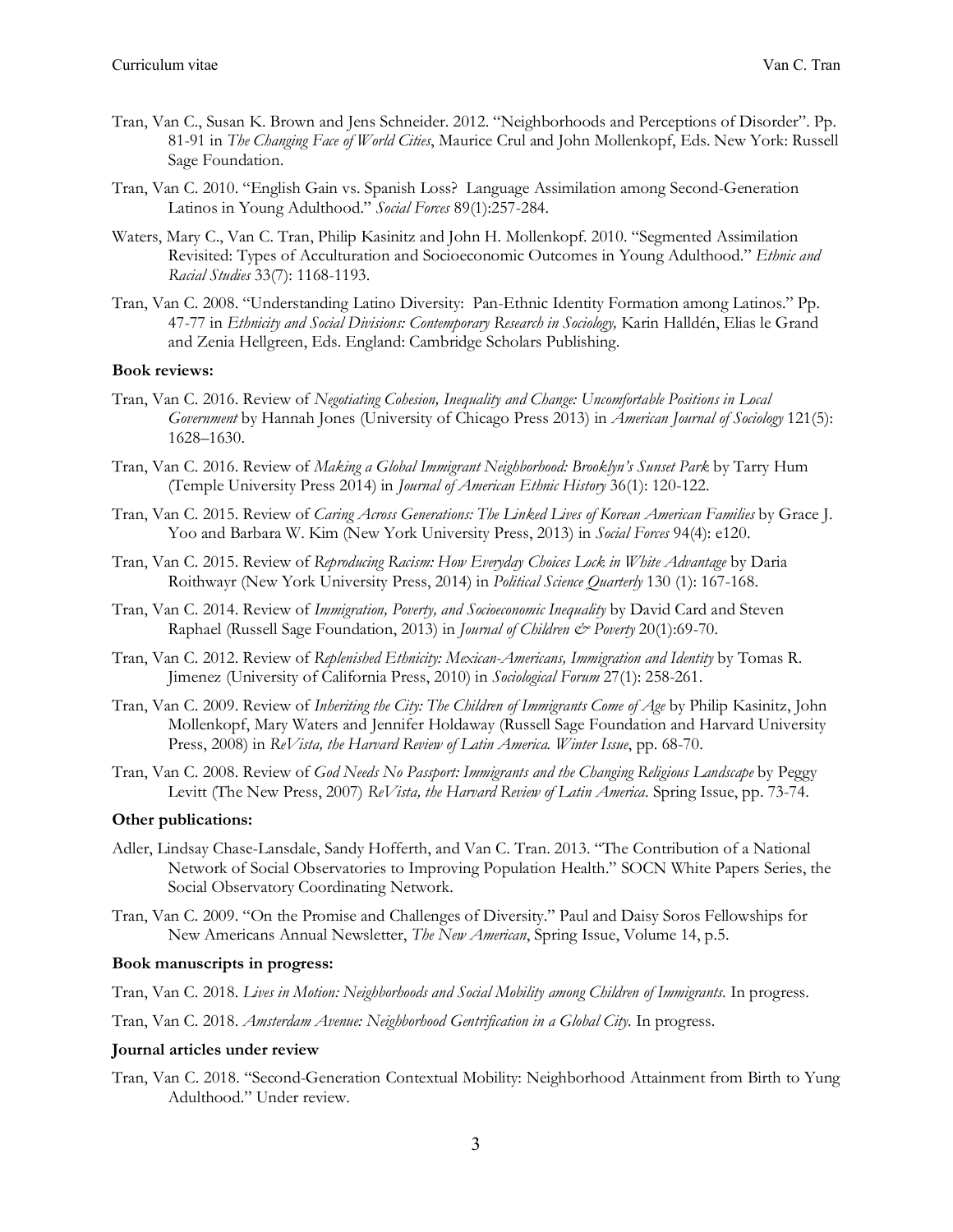- Tran, Van C. 2018. "The Chinese Second-Generation Advantage: Developing Theoretical Tools to Explain Second-Generation Success." Under review.
- Valdez, Nicol M. and Van C. Tran. 2018. "Gendered Context of Assimilation: The Female Second-Generation Advantage among Latinos." Under review.
- Brinbaum, Yael, Kathleen Griesbach and Van C. Tran. 2018 "Second-Generation Labor Market Integration in France and in the U.S." Under review.

### **RESEARCH GRANTS**

| Columbia University                                                                                                                                                                                                                                                                |         |
|------------------------------------------------------------------------------------------------------------------------------------------------------------------------------------------------------------------------------------------------------------------------------------|---------|
| <b>ISERP</b> Conference Grant                                                                                                                                                                                                                                                      | 2017-18 |
| "Shaping the Future of DACA: Bridging Research and Policy"                                                                                                                                                                                                                         |         |
| Junior Faculty Summer Research Grant                                                                                                                                                                                                                                               | 2014-16 |
| "Amsterdam Avenue: Neighborhood Gentrification in a Global City"                                                                                                                                                                                                                   |         |
| Stanford Center on Poverty and Inequality's Mobility among Hispanics Research Grant<br>"Second-Generation Decline or Advantage? New Evidence on Latino Assimilation"                                                                                                               | 2013-14 |
| University of Pennsylvania<br>Leonard Davis Institute of Health Economics' Health Services Research Grant<br>PIs: David Lee, Charles Branas, Brendan Carr, Daniel Polsky, Tony Smith and Van C. Tran<br>"The Impact of a Large Urban Hospital Closure on Emergency Department Use" | 2012-13 |
| Robert Wood Johnson Foundation Health & Society Scholar Research Seed Grant<br>PIs: David Lee, Charles Branas, Brendan Carr, Daniel Polsky, Tony Smith and Van C. Tran<br>"The Impact of a Large Urban Hospital Closure on Emergency Department Use"                               | 2012-13 |
| Robert Wood Johnson Foundation Health & Society Scholar Research Seed Grant<br>"Neighborhood Resources and Immigrant Health in New York City"                                                                                                                                      | 2011-13 |
| Harvard University                                                                                                                                                                                                                                                                 |         |
| Robert Wood Johnson Foundation Health & Society Scholar Research Seed Grant                                                                                                                                                                                                        | 2010-11 |
| PIs: Rocio Calvo and Van C. Tran                                                                                                                                                                                                                                                   |         |
| "Neighborhood Context and Mental Health among Second-Generation Youth"                                                                                                                                                                                                             |         |
| Rappaport Institute for Greater Boston Research Grant                                                                                                                                                                                                                              | 2009-10 |
| PIs: Daniel J. Hopkins, Van C. Tran, Abigail F. Williamson<br>"The 2008 Somerville/Everett Exit Poll"                                                                                                                                                                              |         |
| Special Time-Sharing Experiments for the Social Sciences (TESS) Research Grant                                                                                                                                                                                                     | 2008-09 |
| PIs: Daniel J. Hopkins, Van C. Tran, Abigail F. Williamson                                                                                                                                                                                                                         |         |
| "Local and National Influences on Intergroup Attitudes"                                                                                                                                                                                                                            |         |
| <b>FELLOWSHIPS</b>                                                                                                                                                                                                                                                                 |         |
| Harvard University                                                                                                                                                                                                                                                                 |         |
| Eliot Dissertation Completion Fellowship                                                                                                                                                                                                                                           | 2010-11 |

| Real Estate Academic Initiative Research Fellowship               | 2010-11 |
|-------------------------------------------------------------------|---------|
| Project on Justice, Welfare and Economics Dissertation Fellowship | 2009-10 |
| Horowitz Foundation for Social Policy Dissertation Research Award | 2009-10 |

Ford Foundation Dissertation Completion Fellowship (Honorable Mention) 2010-11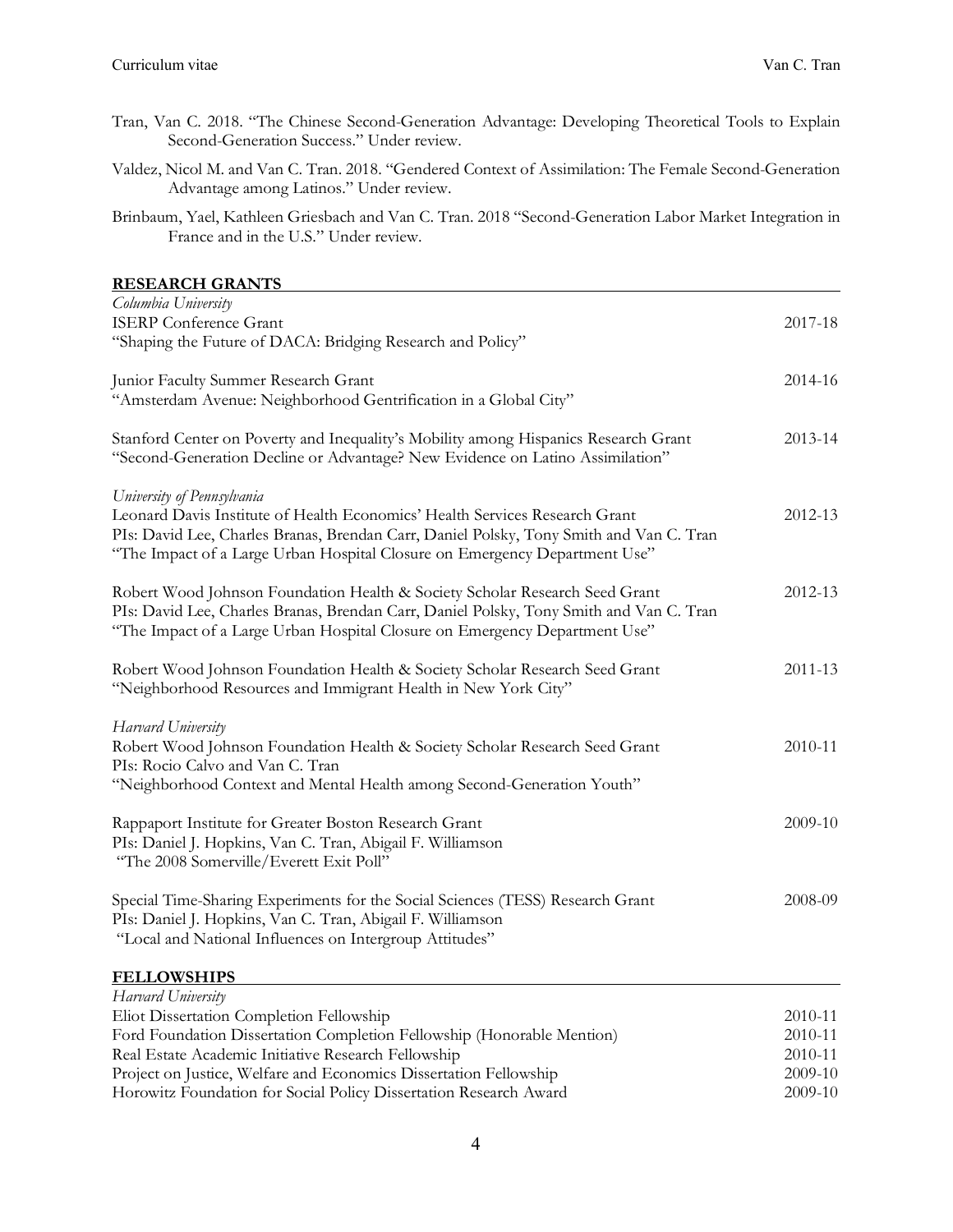| Taubman Center for State and Local Government Dissertation Research Award                            | 2009-10  |
|------------------------------------------------------------------------------------------------------|----------|
| Ment Fellowship/Term-Time Research Award, Harvard University (declined)                              | 2009-10  |
| Center for American Political Studies Graduate Student Seed Grant Award                              | 2009-10  |
| Hauser Center for Non-Profits Pre-Dissertation Research Fellowship                                   | 2008-09  |
| European Network for Inequality Research Fellowship                                                  | 2008     |
| Graduate Student Council Summer Research Award                                                       | 2008     |
| Multidisciplinary Program on Inequality and Social Policy Doctoral Fellowship                        | 2006-11  |
| National Science Foundation Graduate Research Fellowship                                             | 2006-09  |
| Paul and Daisy Soros Fellowship for New Americans                                                    | 2004-06  |
| Hunter College of City University of New York                                                        |          |
| David and Sadie Klau Foundation Graduate Fellowship                                                  | 2004-05  |
| NIMH - Career Opportunities in Research, Education and Training Fellowship                           | 2003-04  |
| Irene Diamond Summer Research Fellowship, CUNY Pipeline Program                                      | 2003-04  |
| PROFESSIONAL AND NATIONAL SERVICE                                                                    |          |
| Editorial Boards                                                                                     |          |
| Consulting Editor, American Journal of Sociology                                                     | 2017-19  |
| Editorial Board, Social Forces                                                                       | 2014-17  |
| Editorial Board, The Sociological Quarterly                                                          | 2013-16  |
| Advisory Boards                                                                                      |          |
| Advisory Board, Youth and Hope Foundation                                                            | 2015-pr. |
| Academic Advisory Committee, New York at Its Core, Museum of the City of New York                    | 2014-pr. |
| Selection Committee, Paul and Daisy Soros Fellowships for New Americans                              | 2011-16  |
| American Sociological Association                                                                    |          |
| ASA Distinguished Contributions to Teaching Award Selection Committee                                | 2018-20  |
| Elected Council Member, International Migration Section                                              | 2015-18  |
| Nominations Committee and By-Law Committee, International Migration Section                          | 2015-17  |
| Thomas & Zaniecki Distinguished Book Award Committee, International Migration Section                | 2013-14  |
| Co-Organizer, Shaping the Future of Immigration Research Conference, International Migration Section | 2012-13  |
| Jane Addams Award Committee, Section on Community and Urban Sociology                                | 2012-13  |
| Distinguished Contribution to Research Award Committee, Latino/a Sociology Section                   | 2012-13  |
| Cristina Maria Riegos Student Paper Award Committee, Latino/a Sociology Section                      | 2012-13  |
| Oliver Cromwell Cox Article Award Committee, Section on Racial and Ethnic Minorities                 | 2011-12  |
| Distinguished Student Scholarship Award Committee, International Migration Section                   | 2011-12  |
| Mini-Conference Archivist for Making Connections, International Migration Section                    | 2008-09  |
| Mini-Conference Organizing Committee for <i>Making Connections</i> , International Migration Section | 2008-09  |
| Co-Chair, Annual Mentoring Lunch Committee, International Migration Section                          | 2007-08  |
| Elected Graduate Student Representative, International Migration Section                             | 2007-08  |
| Eastern Sociological Society                                                                         |          |
| Program Committee, 2018 Annual Meeting in Baltimore                                                  | 2017-18  |
| Program Committee, 2015 Annual Meeting in New York City                                              | 2014-15  |
| Program Committee, 2007 Annual Meeting in Philadelphia                                               | 2006-07  |
|                                                                                                      |          |

### *Peer Review*

 Book manuscripts and book proposals reviewed for Columbia University Press, New York University Press, Polity Press, Russell Sage Foundation, University of California Press.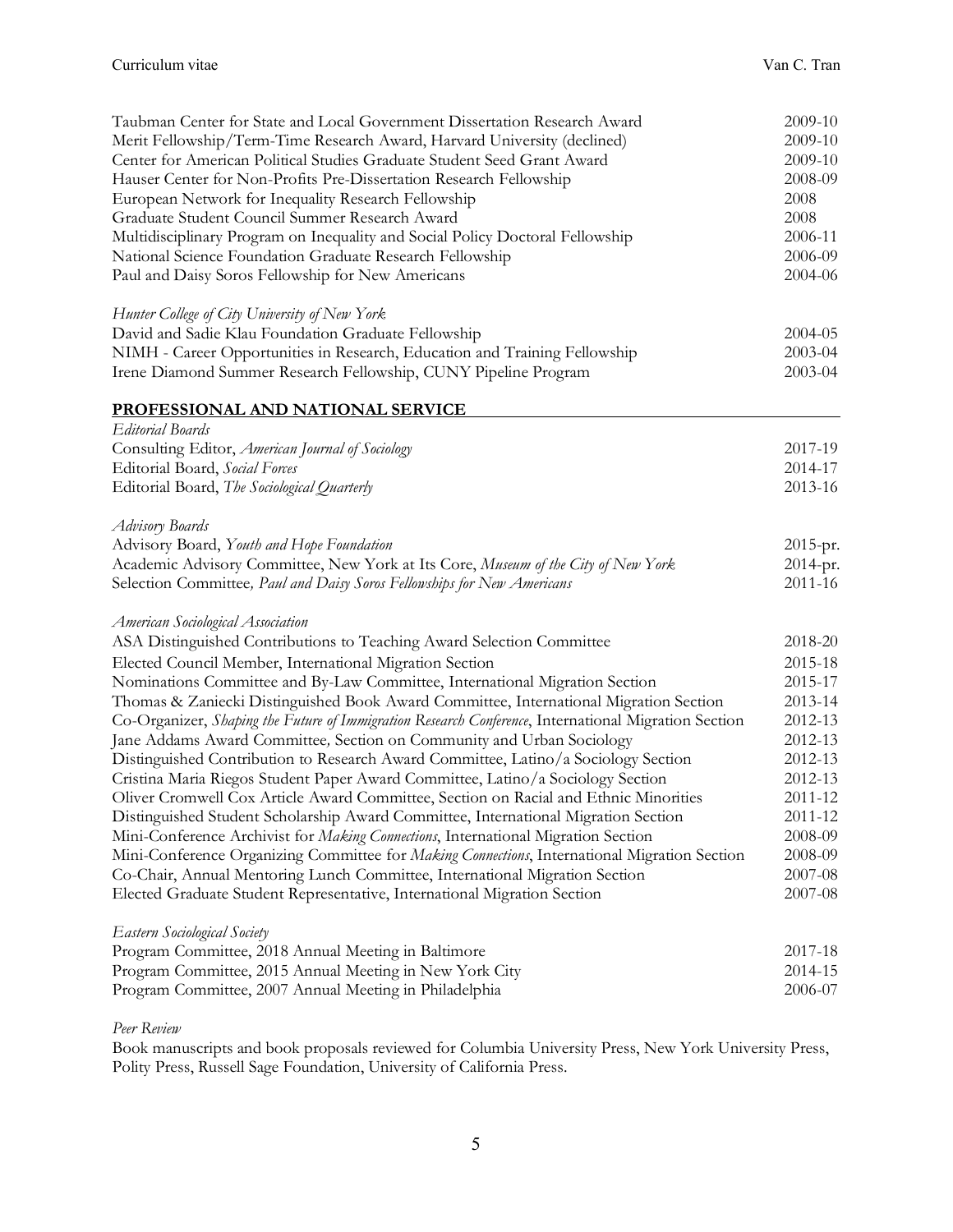Grants reviewed for National Science Foundation, Russell Sage Foundation, William T. Grant Foundation, Social Sciences and Humanities Research Council of Canada, and US-Israel Bi-National Science Foundation.

 Journal articles reviewed for *American Journal of Sociology, American Sociological Review, American Journal of Public Health, American Journal of Political Science, American Journal of Epidemiology, American Behavioral Scientist, American Politics Research, City & Community, Demography, Emerging Adulthood, Ethnic and Racial Studies, International Migration Review, International Journal of Comparative Sociology, Journal of Contemporary Ethnography, Journal of Ethnic and Migration Studies, Journal of Race, Ethnicity and Politics, Migration Studies, Qualitative Sociology, Social Forces, Social Problems, Social Science Research, Sociological Forum, Sociological Methods and Research, Sociological Theory, Sociology of Education, Sociology of Race and Ethnicity, The Sociological Quarterly, Urban Affairs Review* and *W.E.B. Du Bois Review*.

# **DEPARTMENTAL AND UNIVERSITY SERVICE**

| Columbia University                                                                                                                                                                            |          |
|------------------------------------------------------------------------------------------------------------------------------------------------------------------------------------------------|----------|
| Co-Convener, Migration/Immigration Research Group, Columbia Population Research Center                                                                                                         | 2017-pr. |
| Advisory Committee, Urban Studies Program                                                                                                                                                      | 2017-pr. |
| Summer School Faculty Representative, Department of Sociology                                                                                                                                  | 2015-pr. |
| Faculty Mentor, GSAS-Leadership Alliance Summer Research Program                                                                                                                               | 2015-pr. |
| Faculty Organizer, Race, Ethnicity, and Migration Workshop, Department of Sociology                                                                                                            | 2014-pr. |
| Faculty Adviser, Journal of Politics and Society                                                                                                                                               | 2014-pr. |
| Faculty Adviser, Columbia Undergraduate Research Journal                                                                                                                                       | 2016-17  |
| Organizing Committee, 2017 ISA RC28 Summer Meeting, ISERP and Department of Sociology                                                                                                          | 2016-17  |
| Faculty Liaison, Center for Teaching and Learning                                                                                                                                              | 2016-17  |
| Diversity Faculty Search Committee, Department of Sociology                                                                                                                                    | 2015-17  |
| Race, Ethnicity and Inclusion Task Force, Office of University Life                                                                                                                            | 2015-16  |
| Graduate Student Awards Committee, Department of Sociology                                                                                                                                     | 2015-16  |
| Co-Organizer, The Transnational Asian American Series, Center for the Study of Ethnicity and Race                                                                                              | 2014-16  |
| Organizer, Sociology Colloquium Series, Department of Sociology                                                                                                                                | 2013-15  |
| Harvard University                                                                                                                                                                             |          |
| Co-Coordinator of Migration and Immigrant Incorporation Workshop, Department of Sociology                                                                                                      | 2005-08  |
| Departmental Representative for Social Policy, Graduate Student Council                                                                                                                        | 2007-08  |
| Member, Committee on Sociology Colloquium Series, Department of Sociology                                                                                                                      | 2007-08  |
| Member, Committee on Professional Development Assessment, Department of Sociology                                                                                                              | 2006-07  |
| Member, Committee on Graduate Admission, Department of Sociology                                                                                                                               | 2006-07  |
| Member, Committee on Research Assistantship, Department of Sociology                                                                                                                           | 2005-06  |
| <b>CONFERENCES ORGANIZED</b>                                                                                                                                                                   |          |
| Columbia University                                                                                                                                                                            |          |
| Co-organizer. Shaping the Future of DACA: Bridging Research and Policy.                                                                                                                        | 2018     |
| *Co-sponsored by Columbia Population Research Center, Institute for Social and Economic                                                                                                        |          |
| Research and Policy, Center for the Study of Race and Ethnicity, Office of University Life, and                                                                                                |          |
| Office of Government and Community Affairs.                                                                                                                                                    |          |
| Faculty co-sponsor. Race, Ethnicity, and Migration: An Interdisciplinary Graduate Student Conference.                                                                                          | 2015     |
| *Co-sponsored by the Center for the Study of Ethnicity and Race, Department of History and                                                                                                     |          |
| Department of Sociology at Columbia University in the City of New York.                                                                                                                        |          |
| Co-organizer. Shaping the Future of Immigration Research.                                                                                                                                      | 2013     |
| *American Sociological Association's International Migration Section's Mini-Conference at the<br>Graduate Center of the City University of New York. (Funded by the International Migration of |          |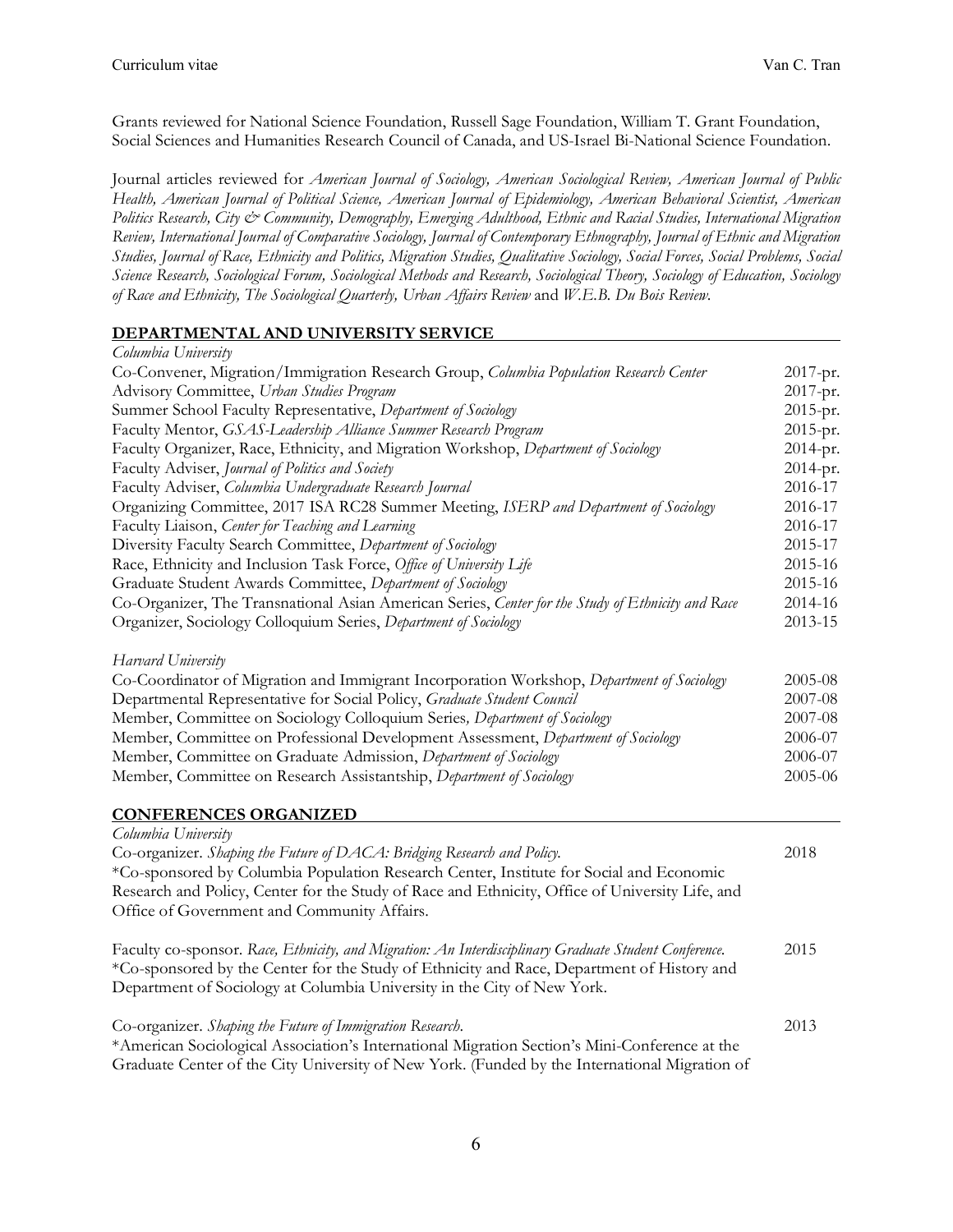the American Sociological Association, CUNY-Graduate Center, CUNY-Hunter College, CUNY-Brooklyn College, CUNY-Baruch College, and Columbia University/ISERP.)

### *Harvard University*

 Co-organizer. *New Frontiers in Research on Inequality and Social Exclusion*. 2008 \*12th Annual Aage Sørensen Memorial Conference, Department of Sociology at Harvard University. (Funded by the Department of Sociology, the Weatherhead Center for International Affairs, the Multidisciplinary Program in Inequality and Social Policy and the Graduate Student Council.)

 Co-organizer. *Embracing Diversity: Latino Immigration and Transformation of the American Society*. 2005 \*Center for Government and International Studies, at Harvard University. (Funded by the Committee on Ethnic Studies, David Rockefeller Center for Latin American Studies, the W.E.B Du Bois Graduate Society, Migration and Immigrant Incorporation Workshop & Graduate Student Council.)

# **TEACHING AND ADVISING EXPERIENCES**

| Columbia University                                | Semester                                   |
|----------------------------------------------------|--------------------------------------------|
| Immigrant New York (Undergraduate):                | Fall 2013, Fall 2014, Fall 2015, Fall 2016 |
| Immigration & American Society (Undergraduate):    | Spring 2014, Spring 2015                   |
| Methods for Social Research (Undergraduate):       | Spring 2015                                |
| Social Statistics (Undergraduate):                 | Fall 2013                                  |
| Senior Thesis Seminar (Undergraduate):             | Fall 2017-Spring 2018                      |
| Qualitative Social Analysis (Graduate):            | Fall 2015, Fall 2017                       |
| Neighborhood Effects and Urban Poverty (Graduate): | Spring 2014                                |
| Dissertation Development Seminar (Graduate):       | Fall 2014-Spring 2015                      |
| Race, Ethnicity and Migration Workshop (Graduate): | Fall 2015-Spring 2018                      |

# *Harvard University*

| Sociology Concentration Adviser, Lowell House, Kirkland House and Winthrop House | 2009-11     |
|----------------------------------------------------------------------------------|-------------|
| Senior Staff Tutor for the Senior Common Room, Lowell House                      | 2007-11     |
| Sophomore Academic Adviser, Lowell House                                         | 2007-11     |
| Resident Tutor in Sociology & Social Policy, Lowell House                        | 2005-11     |
| Member, Fellowships Advising Committee, Lowell House                             | 2005-11     |
| Chair, Graduate School Advising Committee, Lowell House                          | 2006-09     |
| Teaching Fellow, Department of Sociology                                         | 2006-08     |
| Co-Chair, Committee on Race Relations and Diversity, Lowell House                | $2005 - 08$ |

# **CURRENT AND FORMER STUDENTS (SELECTED)**

|                       | Role      | Discipline | Institution | Year of Graduation |
|-----------------------|-----------|------------|-------------|--------------------|
| PhD Students          |           |            |             |                    |
| <b>Bailey Brown</b>   | Committee | Sociology  | Columbia    | in progress        |
| Brittany Fox-Williams | Committee | Sociology  | Columbia    | in progress        |
| Kathleen Griesbach    | Committee | Sociology  | Columbia    | in progress        |
| Dialika Sall          | Committee | Sociology  | Columbia    | in progress        |
| Nicol Valdez          | Committee | Sociology  | Columbia    | in progress        |
| Warren McKinney       | Committee | Sociology  | Columbia    | 2018               |
| Devon Wade            | Committee | Sociology  | Columbia    | 2018               |
| Jacquelyn Duran       | Committee | Education  | Columbia/TC | 2018               |
| Marina Mazur          | Committee | Psychology | Columbia/TC | 2018               |
| Jeremy Heyman         | Committee | Education  | Columbia/TC | 2015               |

 *MA Students*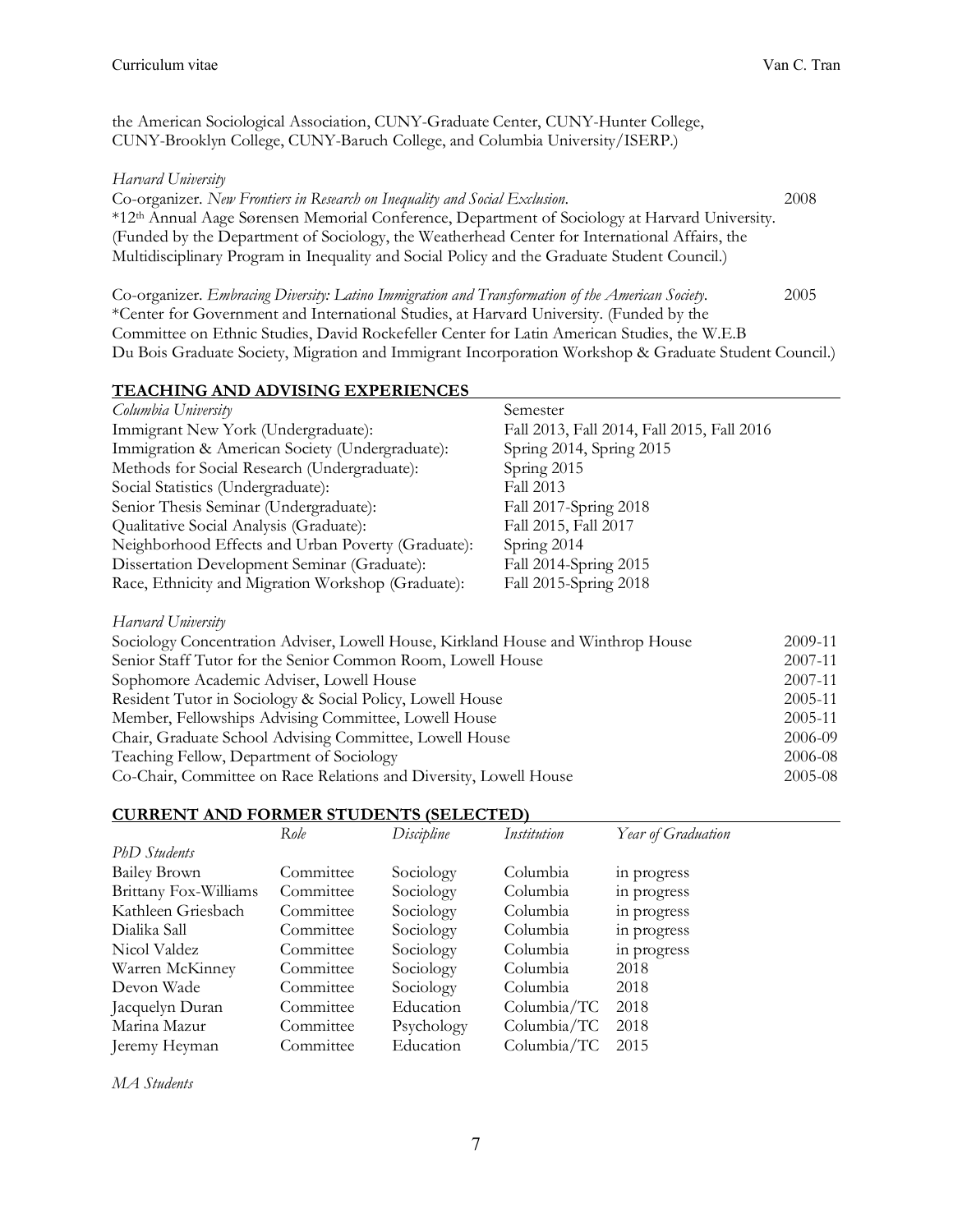| Sara Shameem                 | Adviser | Sociology      | Columbia     | 2018 |
|------------------------------|---------|----------------|--------------|------|
| Keitaro Okura                | Adviser | Sociology      | Columbia     | 2017 |
| Tianhao Zhang                | Adviser | Sociology      | Columbia     | 2016 |
| Xueting Wu                   | Adviser | QMSS           | Columbia     | 2016 |
| Weicen Zheng                 | Mentor  | QMSS           | Columbia     | 2015 |
| Selma Hedlund                | Adviser | Sociology      | Columbia     | 2015 |
| Mengying Li                  | Mentor  | QMSS           | Columbia     | 2014 |
| Yu Hsiu Angie Wang           | Adviser | Sociology      | Columbia     | 2014 |
| Demet Kutmando               | Adviser | Sociology      | Columbia     | 2014 |
| <b>BA</b> Students           |         |                |              |      |
| Marie Raven                  | Mentor  | Sociology      | Amherst      | 2019 |
| Pamela Grigas                | Mentor  | Psychology     | Purchase     | 2018 |
| Claire Beltran               | Mentor  | History        | Middlebury   | 2016 |
| Mariam Gulaid                | Mentor  | Sociology      | Columbia     | 2016 |
| Debanjan Roychoudhury Mentor |         | Sociology      | Middlebury   | 2016 |
| Madelene Santizo             | Mentor  | Anthropology   | <b>Bates</b> | 2016 |
| Jazmine Ramirez              | Adviser | Sociology      | Harvard      | 2011 |
| Krishna Prabhu               | Adviser | Social Studies | Harvard      | 2011 |
| Melissa Deas                 | Reader  | Sociology      | Harvard      | 2010 |
| Melissa Tran                 | Adviser | Sociology      | Harvard      | 2010 |
| Raquel Toledo                | Adviser | Sociology      | Harvard      | 2010 |
| Bianca Caban                 | Adviser | Social Studies | Harvard      | 2009 |
| Dominic DeNunzio             | Reader  | Sociology      | Harvard      | 2008 |
| Lazeena Rahman               | Reader  | Sociology      | Harvard      | 2005 |

### **INVITED PANELS AND TALKS (SELECTED)**

| Columbia University                                                                                                                                                              |      |
|----------------------------------------------------------------------------------------------------------------------------------------------------------------------------------|------|
| Speaker. "Immigrant New York." Reunion '18. Columbia College Alumni Association.                                                                                                 | 2018 |
| Panelist. "Nationalism v. Globalism in American and European Politics." Baruch College of CUNY                                                                                   | 2018 |
| Panelist. "The Future of DACA." Columbia University, School of International and Public Affairs                                                                                  | 2017 |
| Panelist. "Understanding Charlottesville: White Nationalism and American Society." Office of<br>University Life                                                                  | 2017 |
| Speaker. "Immigrant New York: The Changing American City." Summer Jumpstart Series, School<br>of General Studies                                                                 | 2017 |
|                                                                                                                                                                                  |      |
| Panelist. "Urban Policy and Immigrants, Refugees, and New Americans." Annual Policy Forum<br>for Elected Officials and Civic Leaders, Office of Government and Community Affairs | 2017 |
| Panelist. "Academic Career Panel for Postdocs." Office of Postdoctoral Affairs                                                                                                   | 2017 |
| Moderator. "Linking Internal and International Migration." Columbia Population Research Center                                                                                   | 2016 |
| Panelist. "My Brooklyn: Documentary Screening and Panel Discussion." Teachers' College                                                                                           | 2016 |
| Moderator. "The Syrian Refugee Crisis." Columbia Population Research Center                                                                                                      | 2015 |
| Panelist. "Immigration and Health Disparities: A Conversation." GlobeMed at Columbia                                                                                             | 2015 |
| Panelist. "The American Dream, Immigration, and Belonging." Awakening Our Democracy Series,                                                                                      |      |
| Office of University Life                                                                                                                                                        | 2015 |
| Panelist. "Utilizing the Electoral Process to Empower Marginalized Voices in U.S. Politics."<br>Columbia Voting Week, Columbia University Democrats and Latinx Heritage Month    | 2015 |
| Speaker. "Immigrant New York: Diversity and Inequality in a Global City." Days on Campus,                                                                                        |      |
| Master Class, Columbia College                                                                                                                                                   | 2015 |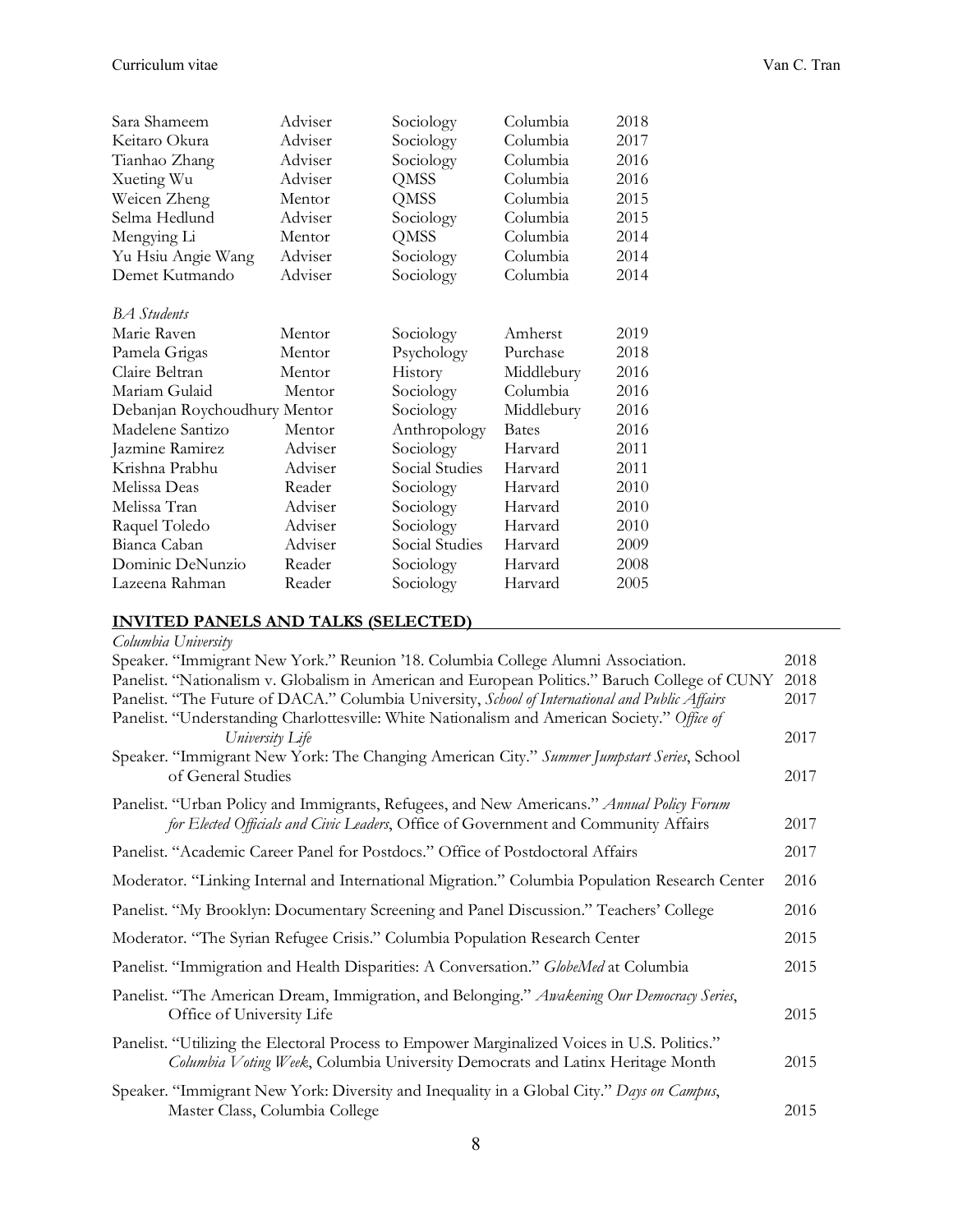| Panelist. "In Living Color: From Creating Community to Successful Academic Trajectories."<br>The Students of Color Alliance and Graduate School of Arts and Sciences                                                                                                                      | 2015 |
|-------------------------------------------------------------------------------------------------------------------------------------------------------------------------------------------------------------------------------------------------------------------------------------------|------|
| Panelist. "Promoting a Culture of Health." Thought Project Panel, Columbia Asian American Alliance                                                                                                                                                                                        | 2015 |
| Presider. "Migrants, Culture, and Transnationalism." at Managing Borders: An Interdisciplinary Conference<br>on American Immigration Marking the 50th Anniversary of the Immigration and Nationality Act of 1965,<br>Columbia Society of Fellows and the Heyman Center for the Humanities | 2015 |
| Keynote. "Comparative Study of Immigration." America's East Central Europeans: Migration and Memory,<br>National Endowment for the Humanities Summer Institute                                                                                                                            | 2014 |
| Panelist. "After Bloomberg: Conversation about New York Policy." Journal of Politics & Society                                                                                                                                                                                            | 2013 |
| Harvard University<br>Speaker. "Learning to Fail." Morning Prayers at Memorial Church                                                                                                                                                                                                     | 2011 |
| Speaker. "What's Not on Our Résumé." Morning Prayers at Memorial Church                                                                                                                                                                                                                   | 2010 |
| Speaker. "On Freedom and the Fall of the Berlin Wall." Morning Prayers at Memorial Church                                                                                                                                                                                                 | 2009 |
| Panelist. "Buddhist Perspectives on Today's Issues." World Religions Today Course                                                                                                                                                                                                         | 2009 |
| Speaker. "The Pursuit of Academia: An Intellectual, Spiritual Autobiography." Faith and Life Forum<br>at Memorial Church                                                                                                                                                                  | 2009 |
| Speaker. "Immigration and Diversity in America." Race, Ethnicity and Community Feature Writing Course                                                                                                                                                                                     | 2009 |
| Panelist. "Immigration Awareness Week 2009." Harvard College Act on a Dream                                                                                                                                                                                                               | 2009 |
| Speaker. "On the Promise and Challenges of Diversity." Morning Prayers at Memorial Church                                                                                                                                                                                                 | 2008 |
| Speaker. "On the Blessings of Life." Morning Prayers at Memorial Church                                                                                                                                                                                                                   | 2007 |
| Panelist. "Diversity and Race Relations." Race Relations and Diversity Training, Harvard Foundation                                                                                                                                                                                       | 2007 |
| Panelist. "The Insider's Guide to Graduate School." John K. Galbraith Scholars Program                                                                                                                                                                                                    | 2007 |
|                                                                                                                                                                                                                                                                                           |      |

### **PROFESSIONAL PRESENTATIONS (SELECTED)**

| "Life in a New America: Race Relations and Identities beyond the Black-White Binary," Thematic<br>Panel, American Sociological Association Annual Meeting in Philadelphia, PA.                                  | 2018         |
|-----------------------------------------------------------------------------------------------------------------------------------------------------------------------------------------------------------------|--------------|
| Organizer & Presider. Paper Session on Immigrant Families and Communities, ASA Annual Meeting<br>Organizer & Presider. Regular Session on "How to Successfully Obtain Competitive Funding for<br>Your Research" | 2018<br>2018 |
| Panelist. "Hyper-Selectivity and Asian Racial Mobility." Presidential Panel on Immigration and the<br>New American Mainstream." Eastern Sociological Society Annual Meeting                                     | 2018         |
| Panelist. Author-Meets-Critics for Beyond Expectations: Second-Generation Nigerians in the United States<br>and Britain, Eastern Sociological Society Annual Meeting                                            | 2018         |
| Panelist. Author-Meets-Critics for The New Minority White Working-Class Politics in an Age of<br>Immigration and Inequality, Eastern Sociological Society Annual Meeting                                        | 2018         |
| Panelist. Author-Meets-Critics for Masters of Craft: Old Jobs in the New Urban Economy, Eastern<br>Sociological Society Annual Meeting                                                                          | 2018         |
| "Hyper-Selectivity and Asian Racial Mobility." Princeton Center for Migration and Development                                                                                                                   | 2018         |
| "Hyper-Selectivity and Asian Racial Mobility." CUNY-Graduate Center Immigration Series.                                                                                                                         | 2018         |
| "Hyper-Selectivity and Asian Racial Mobility." Washington University in St. Louis Colloquium                                                                                                                    | 2018         |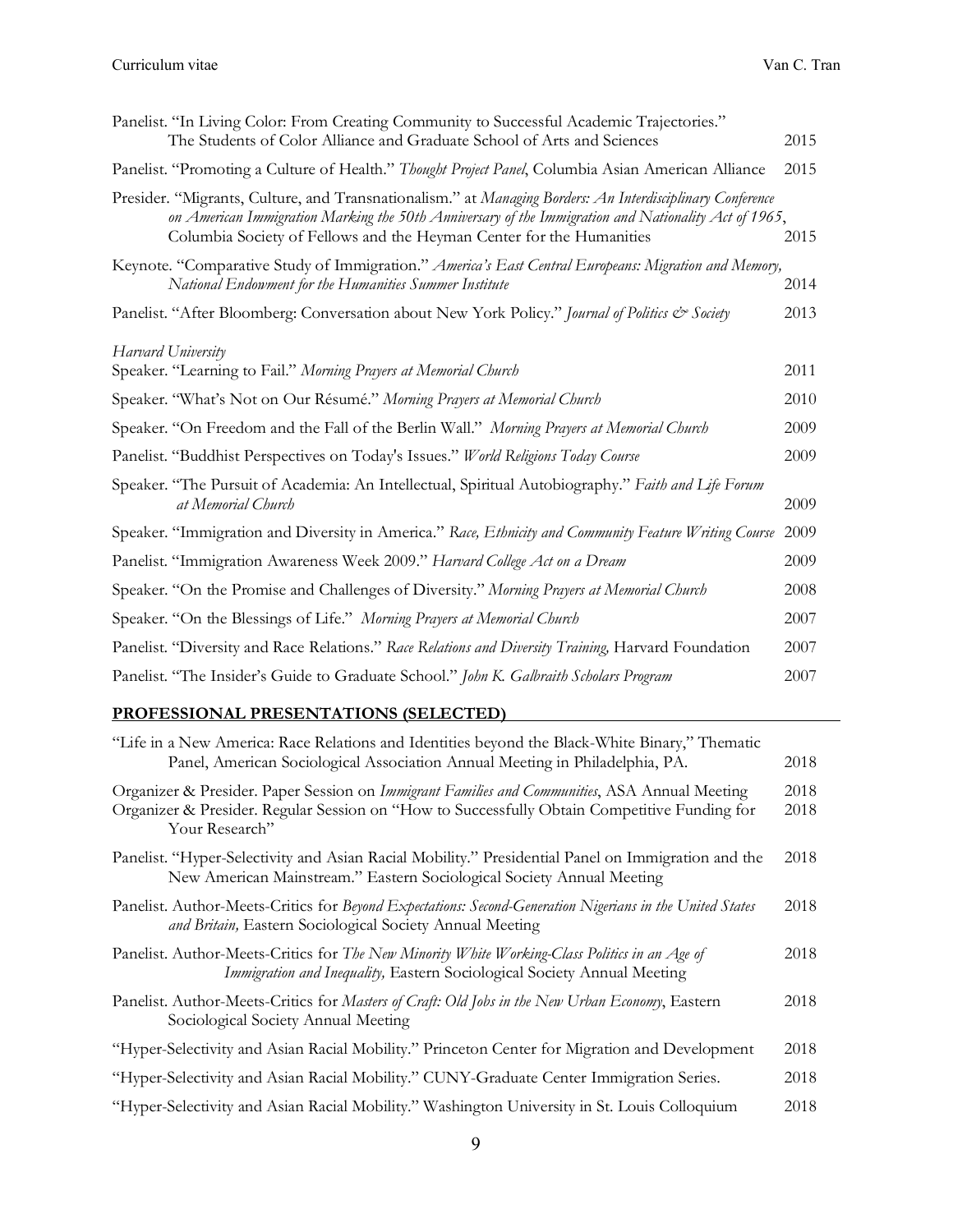| "Hyper-Selectivity and Asian Racial Mobility." Maryland Population Research Center.                                                                                                                                                                                                                                                                                                                            | 2017 |
|----------------------------------------------------------------------------------------------------------------------------------------------------------------------------------------------------------------------------------------------------------------------------------------------------------------------------------------------------------------------------------------------------------------|------|
| "Hyper-Selectivity and Asian Racial Mobility." Harvard Migration Workshop                                                                                                                                                                                                                                                                                                                                      | 2017 |
| "Hyper-Selectivity and Asian Racial Mobility." The Integration of the Children of Immigrants into Contemporary<br>U.S. Society, Thematic Panel, American Sociological Association Annual Meeting in Montreal. 2017                                                                                                                                                                                             |      |
| "Hyper-Selectivity and Asian Racial Mobility." The New York Academic Collaborative on Immigration,<br>The New School for Social Research.                                                                                                                                                                                                                                                                      | 2017 |
| "Hyper-Selectivity and Asian Racial Mobility." Immigration and Identities: Race and Ethnicity in a<br>Changing United States Conference, Russell Sage Foundation.                                                                                                                                                                                                                                              | 2017 |
| Organizer and Presider. Author-Meets-Critics for Getting Respect ESS Annual Meeting                                                                                                                                                                                                                                                                                                                            | 2017 |
| "Latino Assimilation in the Aftermath of the Presidential Election." Public Lecture Series, Carnegie<br>Mellon University.                                                                                                                                                                                                                                                                                     | 2017 |
| "Tracking Social Mobility across Immigrant Generations." What the Census Bureau Needs to Know to<br>Improve Ethnic, Racial, and Immigration Statistics Workshop, Russell Sage Foundation.                                                                                                                                                                                                                      | 2016 |
| Organizer. Author-Meets-Critics for The Asian American Achievement Paradox, ASA Annual Meeting                                                                                                                                                                                                                                                                                                                 | 2016 |
| "Coming of Age in Multi-Ethnic America: Young Adults' Experiences with Diversity." Super-Diversity:<br>A Transatlantic Conversation Workshop, CUNY-Graduate Center.                                                                                                                                                                                                                                            | 2016 |
| "The Meaning of Success: Neighborhood, Culture and Mobility among the Second Generation."<br>Eastern Sociological Society Annual Meeting in Boston, MA.                                                                                                                                                                                                                                                        | 2016 |
| "Amsterdam Avenue: Neighborhood Gentrification and Change in a Global City." Queer People<br>of Color and Gentrification in New York City. CLAGS: Center for LGBTQ Studies.                                                                                                                                                                                                                                    | 2016 |
| "Amsterdam Avenue: Neighborhood Gentrification in a Global City." Sociology Colloquium Series at<br>Brown University, Colby College and University of Connecticut-Storrs; Reading the City:<br>Multilingualism, Multiculturalism & Urban Landscapes Workshop Columbia University.                                                                                                                              | 2015 |
| "Chinese Exceptionalism: Developing Theoretical Tools to Explain Second-Generation Success."<br>ISA RC28 Summer Meeting on Social Stratification and Mobility, University of Pennsylvania;<br>Presidential Panel on Beyond the Model Minority: How Culture Matters for Asian American<br>Achievement, Eastern Sociological Society Annual Meeting, New York City.                                              | 2015 |
| "Second-Generation Decline or Advantage? Latino Assimilation in the Aftermath of the Recession."<br>Migration and Immigrant Incorporation Workshop, Harvard University; Center for Research on<br>Inequalities and the Life Course, Yale University; Institute for Research for Research on Poverty, University<br>of Wisconsin; Hispanic Research Work Group Meeting, Administration for Children & Families, |      |
| U.S. Department of Health & Human Services; Forum on Migration, Barnard College.                                                                                                                                                                                                                                                                                                                               | 2014 |
| "Panel Retrospective on the Work of Professor Alejandro Portes." Princeton University                                                                                                                                                                                                                                                                                                                          | 2014 |
| "Amsterdam Avenue: Neighborhood Gentrification in a Global City." Whose City: Change, Race and<br>Culture Workshop, Urban Studies Program at Barnard College.                                                                                                                                                                                                                                                  | 2014 |
| "Neighborhood Inequality in Healthcare Resources." The Face of Health: Panel Discussion on Race,<br>Ethnicity, and Health in the U.S., Indiana University.                                                                                                                                                                                                                                                     | 2014 |
| "Healthcare Provision to Migrants in China and in the U.S." CASS-SSRC Common Concerns Seminar<br>Series, Chinese Academy of Social Sciences, Beijing, China.                                                                                                                                                                                                                                                   | 2014 |
| "Assessing Immigrant Health: Opportunities and Challenges for Research and Policy." Health<br>Consequences of Migration: Emerging Directions in Scholarship and Research, Columbia University.                                                                                                                                                                                                                 | 2014 |